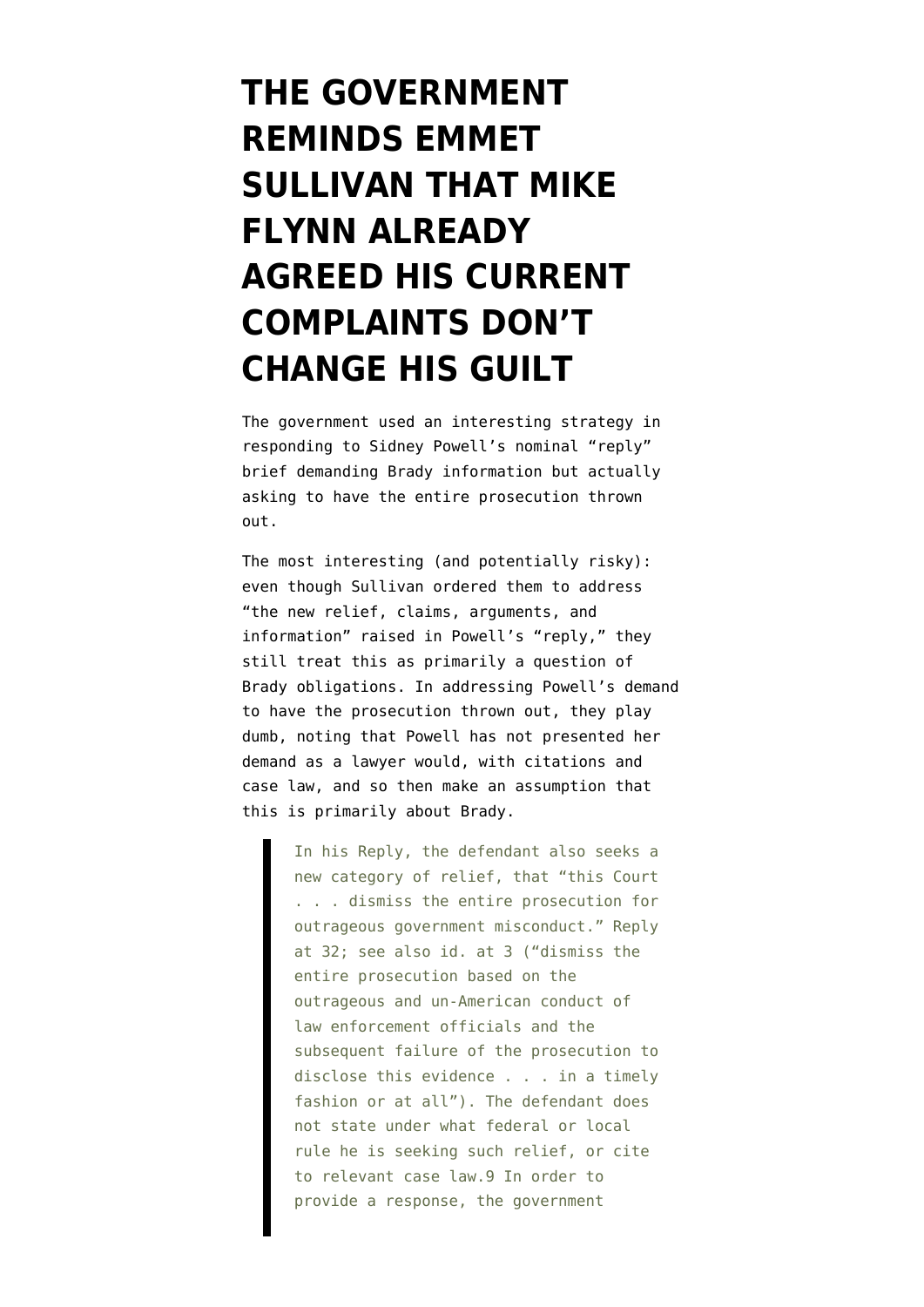presumes, given the context in which this request for relief arose, that the defendant is seeking dismissal as a remedy or sanction for a purported failure to comply with Brady and/or this Court's Standing Order.

9 Local Criminal Rule 47(a) specifically requires that "[e]ach motion shall include or be accompanied by a statement of the specific points of law and authority that support the motion, including where appropriate a concise statement of the facts" (emphasis added). The defendant now seeks relief from this Court for claims that he has not properly raised; the government is hampered in its ability to accurately respond to the defendant's argument because he has failed to state the specific points of law and authority that support his motion.

I'm sure Powell's response will be "Ted Stevens Ted Stevens Ted Stevens." But even if it is, that's something she could have cited in her new demand for relief and did not.

They do go on to address the claim that the FBI engaged in outrageous behavior, focusing relentlessly on the January 24 interview, rather than Powell's more far-flung conspiracy theories. But ultimately, this seems to be an attempt to do what they tried to do when they first [alerted](https://www.courtlistener.com/recap/gov.uscourts.dcd.191592/gov.uscourts.dcd.191592.131.0_4.pdf) Emmet Sullivan that Powell had raised new issues, to either force her to submit her demand to have the whole prosecution thrown out as a separate motion, or to substantiate her Brady claims.

The government then lays out, for the second time, that the government already provided Brady by the time Flynn pled guilty a second time, this time before Judge Sullivan, on December 18, 2018.

Although the defendant now complains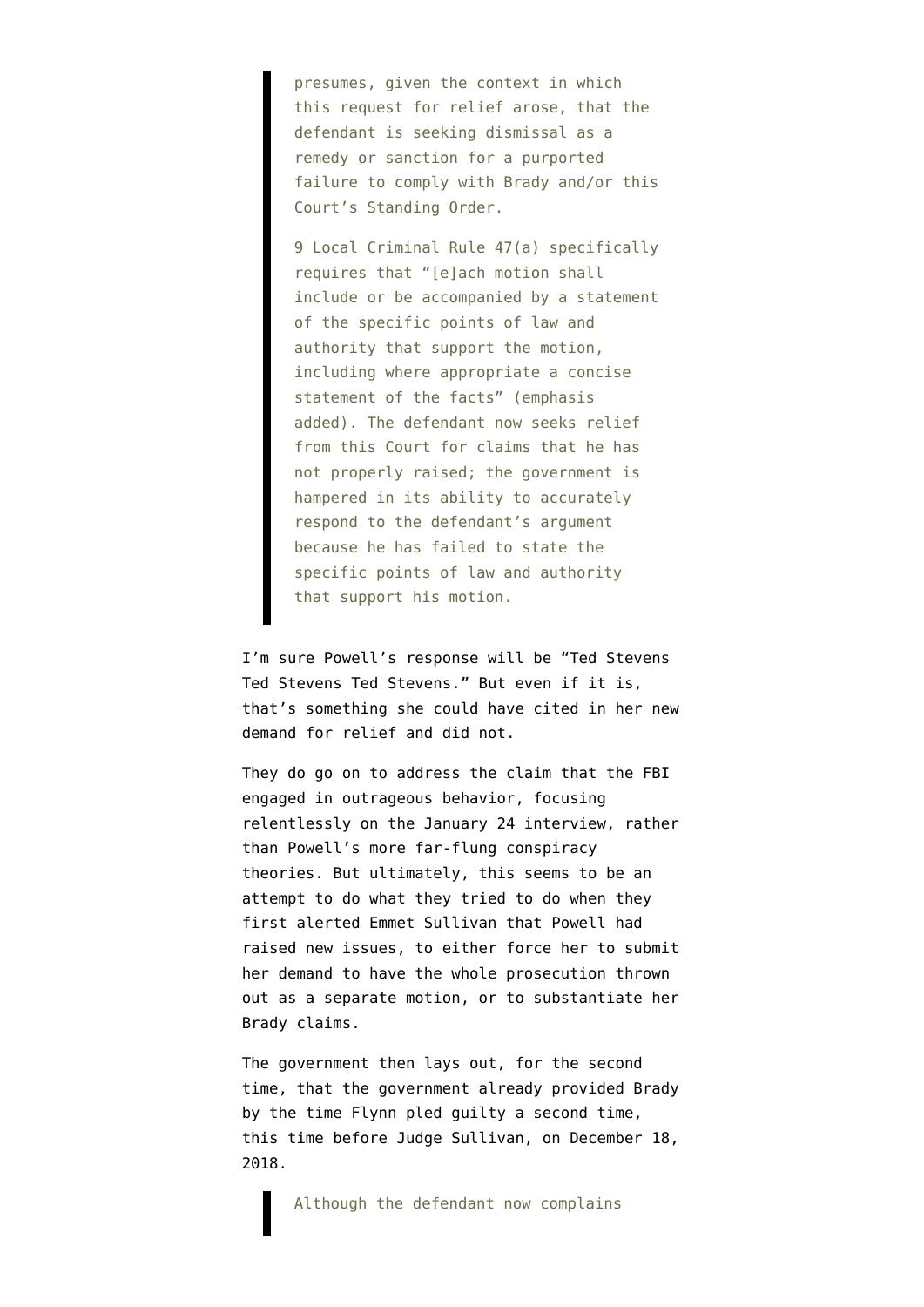about the pace of that discovery, before December 18, 2018, the defendant was in possession of all of the information on which he now bases his argument that the case should be dismissed due to government misconduct. See Reply [sic] at 1-2, 16, 26; Notice of Discovery Correspondence, United States v. Flynn, 17-cr-232 (D.D.C. Oct. 1, 2019) (Doc. 123). Thereafter, on December 18, 2018, the defendant and his counsel affirmed for this Court that they had no concerns that potential Brady material or other relevant material had not been provided to the defendant. See Hearing Transcript at 8-10, United States v. Flynn, No. 17 cr-232 (D.D.C. Dec. 18, 2018) ("12/18/2018 Hearing Tr."). The defendant further affirmed, under oath, that he wished to proceed to sentencing because he was guilty of making false statements to the FBI. See id. at 16.

Note, there's an error in this passage, calling their past filing a "Reply" rather than Response. They *should* have relied on the Reply on Powell's own documents — to show that even her own [less-detailed timeline](https://www.courtlistener.com/recap/gov.uscourts.dcd.191592/gov.uscourts.dcd.191592.129.17.pdf) of discovery proves that the government provided everything save some DIA files dating from well before Flynn's lies before his aborted sentencing before Judge Sullivan.

Which leads us to the tactic that should rule the day. In both that reference to complying with Brady, and in three other places, the government reminds Emmit Sullivan that Flynn had all this information last year, when Sullivan put Flynn under oath, made him plea again, and made damn sure none of these things changed his guilty plea.

They do this, for example, regarding the derogatory information about Strzok.

> The defendant also places significant weight on DAD Strzok's remark that the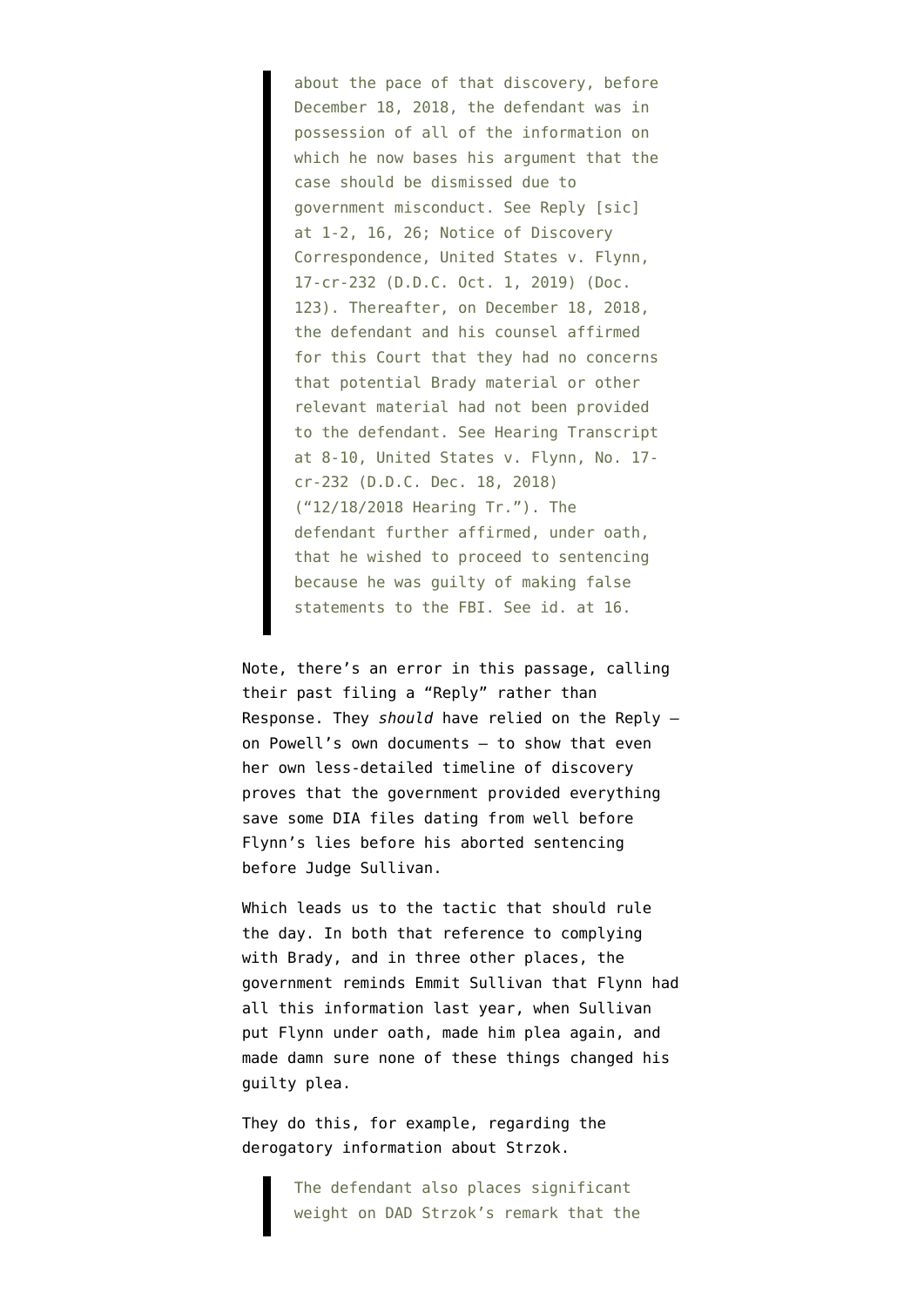defendant had "a very 'sure' demeanor and did not give any indicators of deception." Strzok 302 at 3. Without citation or explanation, the defendant intimates that such words were edited out of an earlier draft of the interview report. See Reply at 24. There is no evidence that that occurred, or that the government attempted to suppress those statements. It informed the defendant of the assessment before the defendant signed the plea agreement and pleaded guilty, and documented DAD Strzok's assessment in a separate interview of DAD Strzok (which it provided to the defendant in discovery). Moreover, DAD Strzok's assessment does not exonerate the defendant. There is ample public evidence that the defendant also convincingly lied to other government officials about his conversations with the Russian Ambassador.

Then, after laying out how they had affirmatively asked Kelner and Flynn if the former had a conflict arising from having written Flynn's FARA filing, they remind Sullivan that he himself offered Flynn an opportunity to consult with independent counsel to make sure he had been adequately represented by Kelner last year.

> Additionally, during the scheduled sentencing hearing on December 18, 2018, the defendant declined the Court's invitation to have the Court appoint "an independent attorney to speak with [the] defendant, review the defendant's file, and conduct necessary research to render a second opinion for [the] defendant." 12/18/2018 Hearing Tr. at 9.

Finally, after refuting (such as they do) Powell's claim of abuse, they remind Sullivan that Flynn knew everything she makes a stink about when he pled guilty before Sullivan.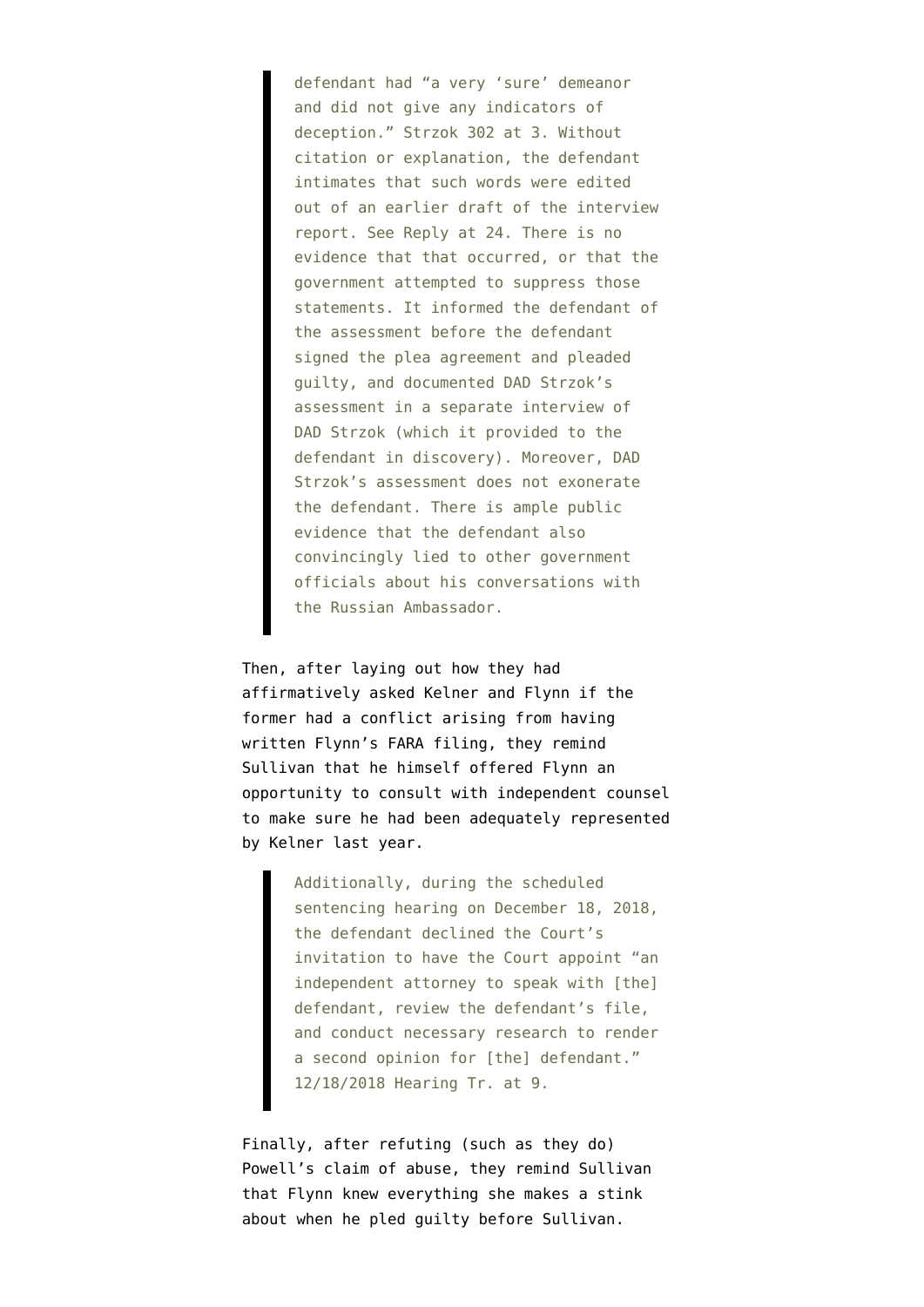For all of the above reasons, it is no surprise that with the same set of facts, the defendant and his prior counsel previously represented to this Court that the circumstances of the interview had no impact on his guilt, or guilty plea. On December 18, 2018, when the Court asked the defendant if he wished to "challenge the circumstances on which you were interviewed by the FBI," he responded, under oath, "No, Your Honor." 12/18/2018 Hearing Tr. at 8.10 The Court then asked the defendant if he understood that "by maintaining your guilty plea and continuing with sentencing, you will give up your right forever to challenge the circumstances under which you were interviewed," to which the defendant answered, "Yes, Your Honor." Id. And when the Court queried whether the defendant wanted an opportunity to withdraw his plea because one of the interviewing agents had been investigated for misconduct, the defendant stated "I do not, Your Honor." Id. at 9. His counsel likewise represented to the Court that their client was not "entrapped by the FBI," and that they did not contend "any misconduct by a member of the FBI raises any degree of doubt that Mr. Flynn intentionally lied to the FBI." Id. at 11-12.

Sullivan wisely put Flynn under oath last year and gave him an opportunity to back out of his plea. Unless he can be convinced there's anything new — and while it's shiny gaslighting, [Powell's evidence doesn't back that claim](https://www.emptywheel.net/2019/10/28/how-sidney-powell-misrepresents-her-evidence-in-her-fake-brady-motion/) — then he's obliged to hold Flynn to his plea from last year.

Or, as the government suggests, Sullivan can send this thing to trial.

> The baseline remedy for a Brady violation in this district is retrial,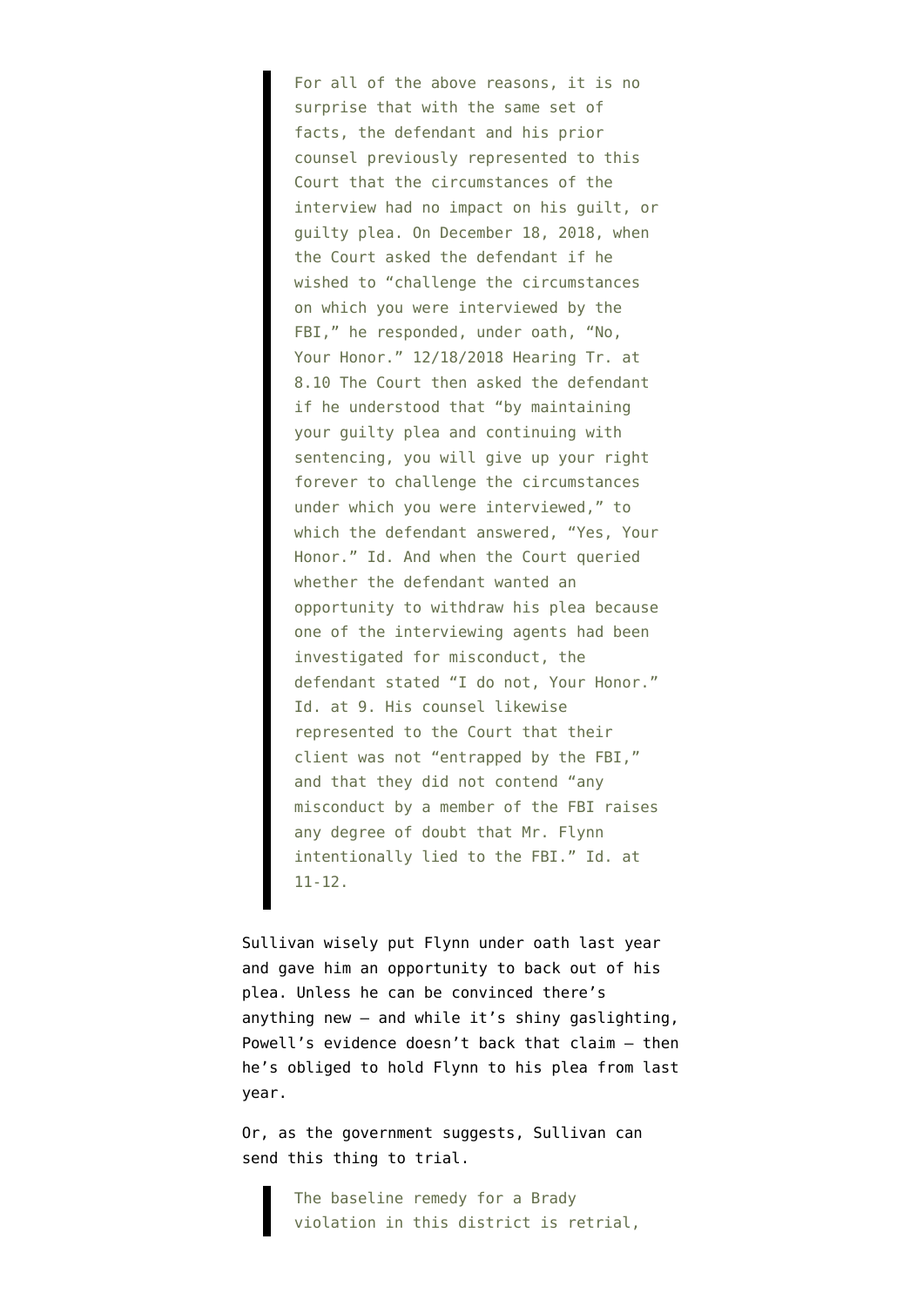not dismissal. United States v. Pettiford, 627 F.3d 1223, 1228 (D.C. Cir. 2010) ("If we find a Brady violation, a new trial follows as the prescribed remedy, not as a matter of discretion.")

I've said before and will repeat it here, it's a fools errand to try to predict Judge Sullivan. If this ploy is going to work for anyone, it might work for Sullivan.

But Judge Sullivan's own actions may well prevent that.

There are, to be sure, interesting details in this filing. It reveals more details about what happened when Flynn was proffering in advance of a plea deal. It explains that the timing of his January 24 interview was tied not to the release of the Steele dossier, as he alleged, but to Sean Spicer's repetition of his denials on January 23 (something that's consistent with Andrew McCabe's memo on the topic). It debunks a long-standing conspiracy theory — that Lisa Page and Peter Strzok said they had to lock in Mike Flynn in a chargeable way the day Comey was fired. It reveals that the government raised and Flynn twice waived — any concerns that Rob Kelner had a conflict tied to his role in Flynn's FARA filing.

But mostly, this filing lays out all the way that Flynn already said, under oath and to Judge Sullivan, that these issues didn't matter.

Update: I think I found another error. The government says that the only thing interesting in the [February 10 redline](https://www.courtlistener.com/recap/gov.uscourts.dcd.191592/gov.uscourts.dcd.191592.129.13.pdf) of the 302 is *Strzok* indicating he didn't remember two details — that Flynn said he had no particular affinity for Russia, and that he didn't remember that Flynn said his government Blackberry wasn't working in the Dominican Republic.

> Contrary to the defendant's assertion, there were no material changes made after February 10, 2017, to the draft of